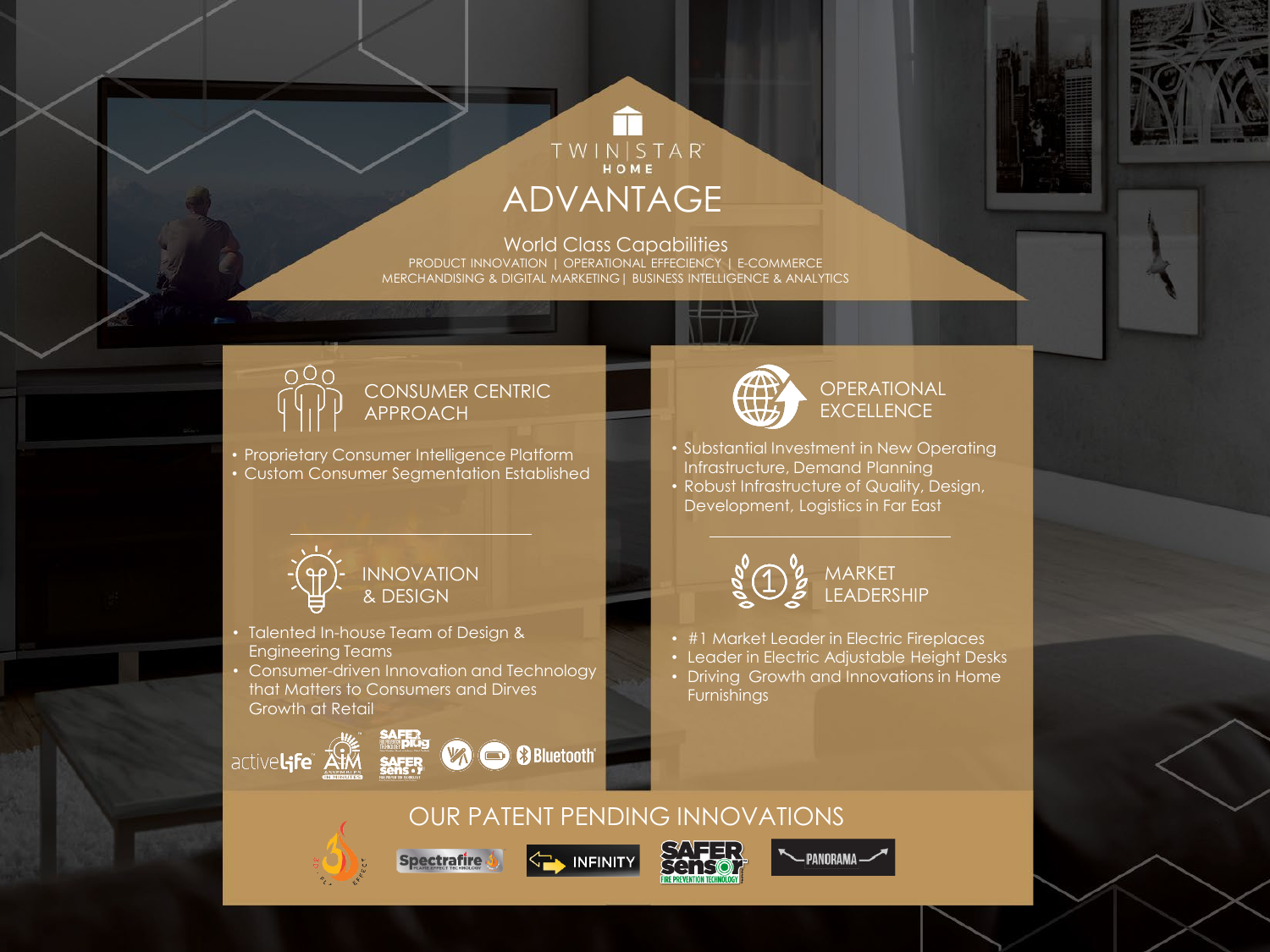

# QVC On Air Script





#### **Get all three pieces for a coordinated look:**

"This two-tone mini-collection is an easy way to bring a coordinated look to your home with three pieces that make a perfect grouping – the TV stand with electric fireplace, the accent cabinet, and the side table. "









#### **Sliding Barn Doors**

"If you just can't get enough of the modern farmhouse look with sliding barn doors, look no further! Both the TV stand with electric fireplace and the accent cabinet have distinctive barn doors that hang and slide along authentic style hardware."

#### **Save money with Supplemental Zone Heating:**

"Many people may not realize it, but using an electric fireplace in your home is an excellent way to save money. This unit adds heat to rooms up to 400 square feet. Supplemental zone heating is a strategy that means turning down your thermostat and using an electric fireplace to heat the space you're in when – and where – you need it. "

#### **Style for the Holidays:**

"If it's March and you're already planning your holiday decorations for December, you're going to love this collection! Modern farmhouse style makes decorating your home for the holidays a homey winter wonderland."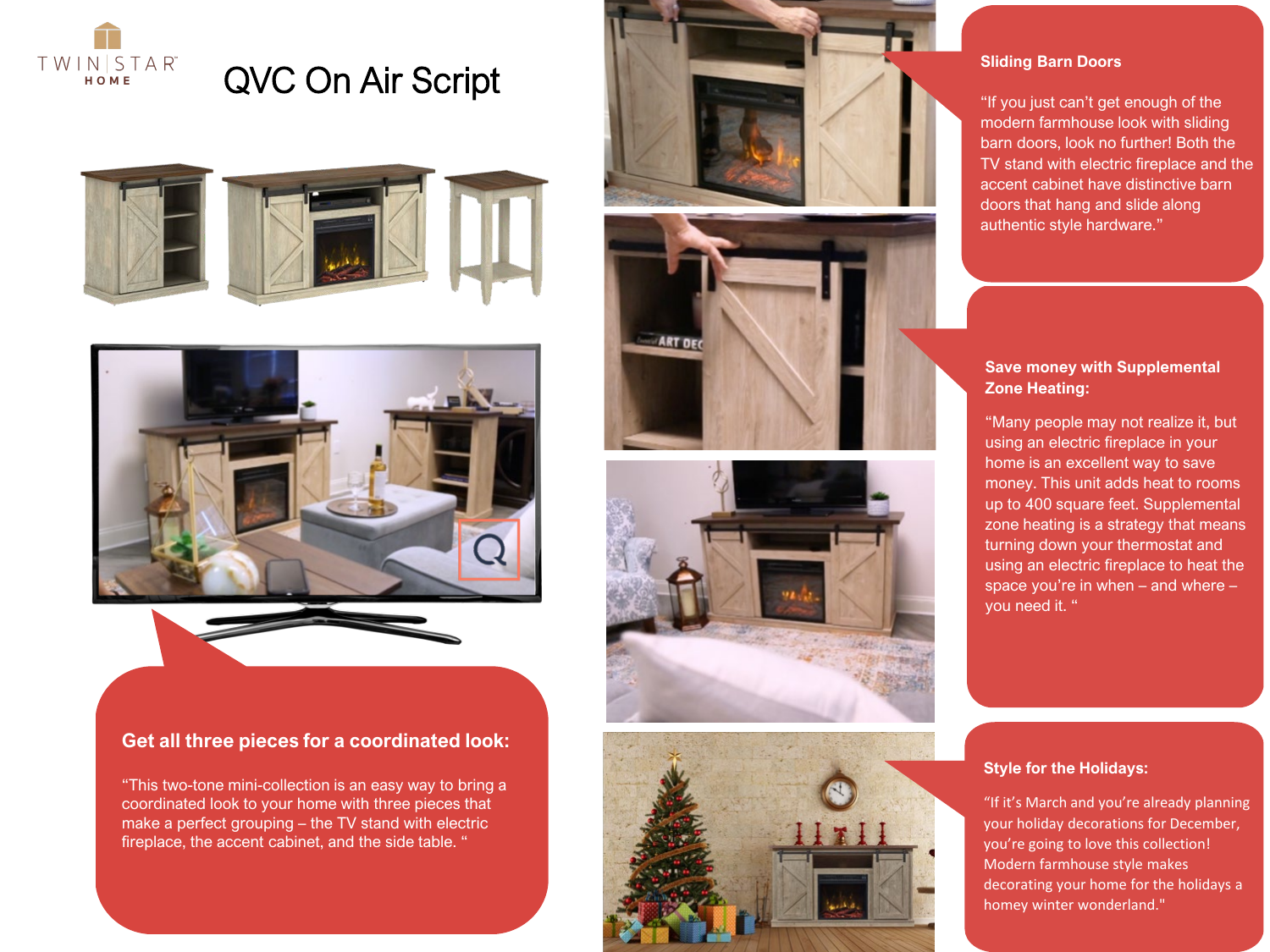## About ClassicFlame



 $R_1$  a 1 a s  $^{\circ}$ 

# ClassicFlame

## LEADERSHIP | INNOVATION | WARMTH

We believe in warming your home and your heart with family and friends, since home is the place where dreams begin and where all is right with the world. What makes home special is the people we gather with, so we want to make a space that everyone is drawn to.

That's why we make products that help you create a home that is a safe haven from everyday life. ClassicFlame® makes sharing those special moments with family and friends an irresistible experience. Unwind and cozy up with those you care for most with a warming, calming electric fireplace.